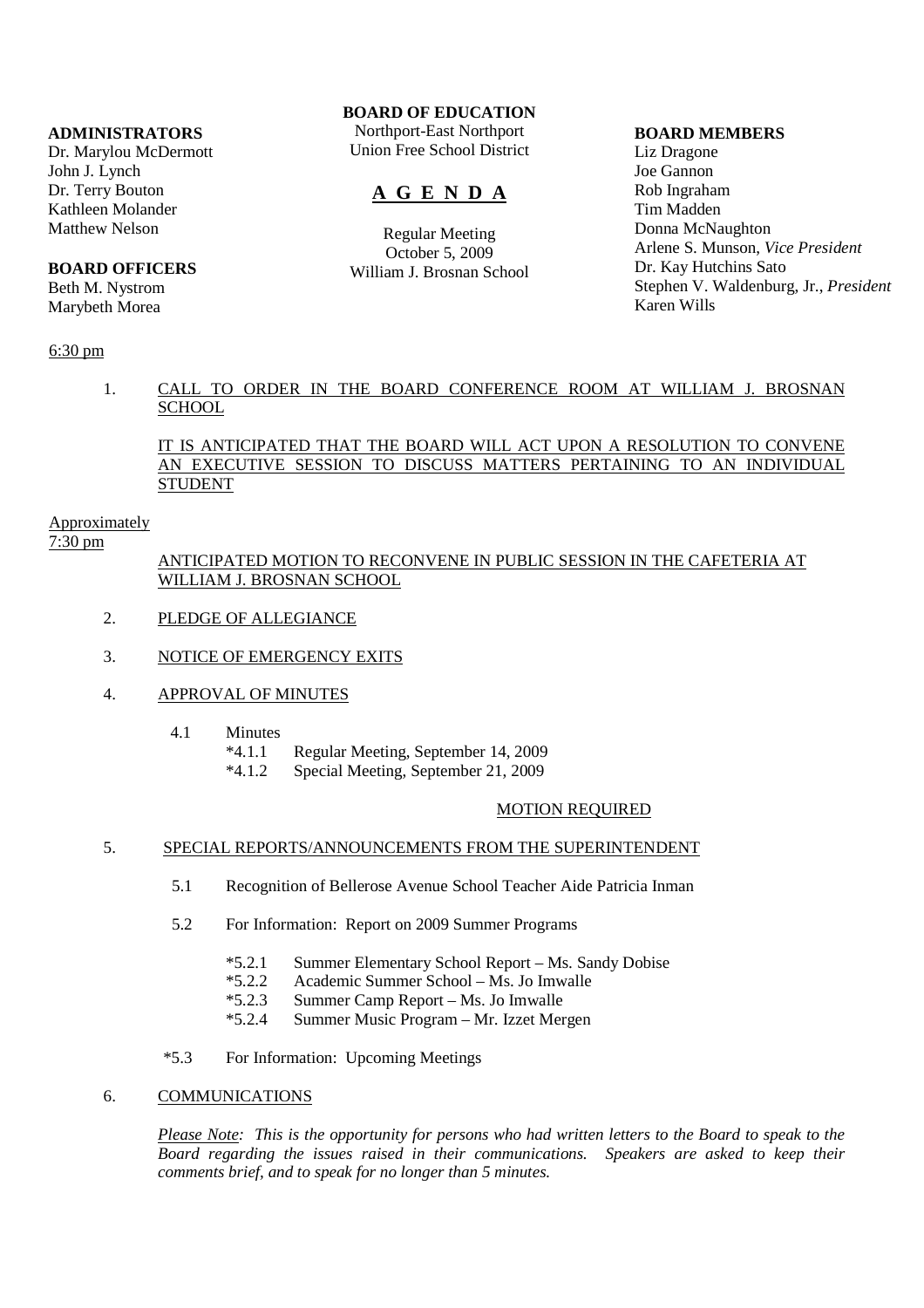There are no letters of communication.

#### 7. PUBLIC PARTICIPATION

*Please Note: Community members are invited to share their questions, comments, or concerns with the school board. When speaking, citizens should state their name and address for the record and limit their presentation to 5 minutes. Where possible, the board will answer factual questions immediately. A written response may be provided when information is not available. If a response would involve discussion of board policy or decisions which might be of interest to citizens not present at the meeting, the board may place the item on a future meeting agenda*.

#### 8. SUPERINTENDENT'S REPORT, GENERAL - FOR BOARD ACTION

8.1 Recommendation to approve the following Personnel Schedules:

| $*8.1.1$ | Schedule A |                          | Certified Staff                |
|----------|------------|--------------------------|--------------------------------|
| $*8.1.2$ | Schedule B | $\sim$                   | Non-Instructional Staff        |
| $*8.1.3$ | Schedule C | $\sim 10^{-1}$           | <b>Salary Transfers</b>        |
| $*8.1.4$ | Schedule D | $\overline{\phantom{a}}$ | Extra Pay                      |
| $*8.1.5$ | Schedule J |                          | Committee on Special Education |
| $*8.1.6$ | Schedule K | $\overline{\phantom{a}}$ | PDC NASA                       |
| $*8.1.7$ | Schedule L | $\blacksquare$           | PDC UTN                        |

#### MOTION REQUIRED

- 8.2 Recommendation to approve requests for travel for students to countries outside of the United States during the 2009-2010 school year (requests enclosed for Board members) – to be forwarded Friday:
	- \*8.2.1 Nicaragua (Leon) February 2010
	- \*8.2.2 Italy (Rome, Florence, Venice) February 2010
	- \*8.2.3 France (Paris) March/April 2010
	- \*8.2.4 Spain (Madrid, Barcelona) March/April 2010
	- \*8.2.5 Nicaragua (Leon) March/April 2010

## MOTION REQUIRED

# 9. SUPERINTENDENT'S REPORT, FINANCIAL - FOR BOARD ACTION

- 9.1 Recommendation to approve the following donations to the District:
	- 9.1.1 \$3,182 from the Fifth Avenue Parent Teacher Association to Fifth Avenue Elementary School to purchase a Smart Board for one classroom, and authorizing an increase in the 2009-2010 budget (Code A2110.2030.12.0200) for this purpose.
	- 9.1.2 \$2,035 to establish a memorial scholarship in the name of Geraldine Wolf Welch, to be given to a female graduating senior in 2010.
	- 9.1.3 \$715 from various donors to the Deborah A. Shavalier Scholarship Fund.
	- 9.1.4 \$317.37 from Target to Norwood Avenue Elementary School for the purchase of supplies, and authorizing an increase in the 2009-2010 budget (Code A2110.5030.14.0200) for this purpose.